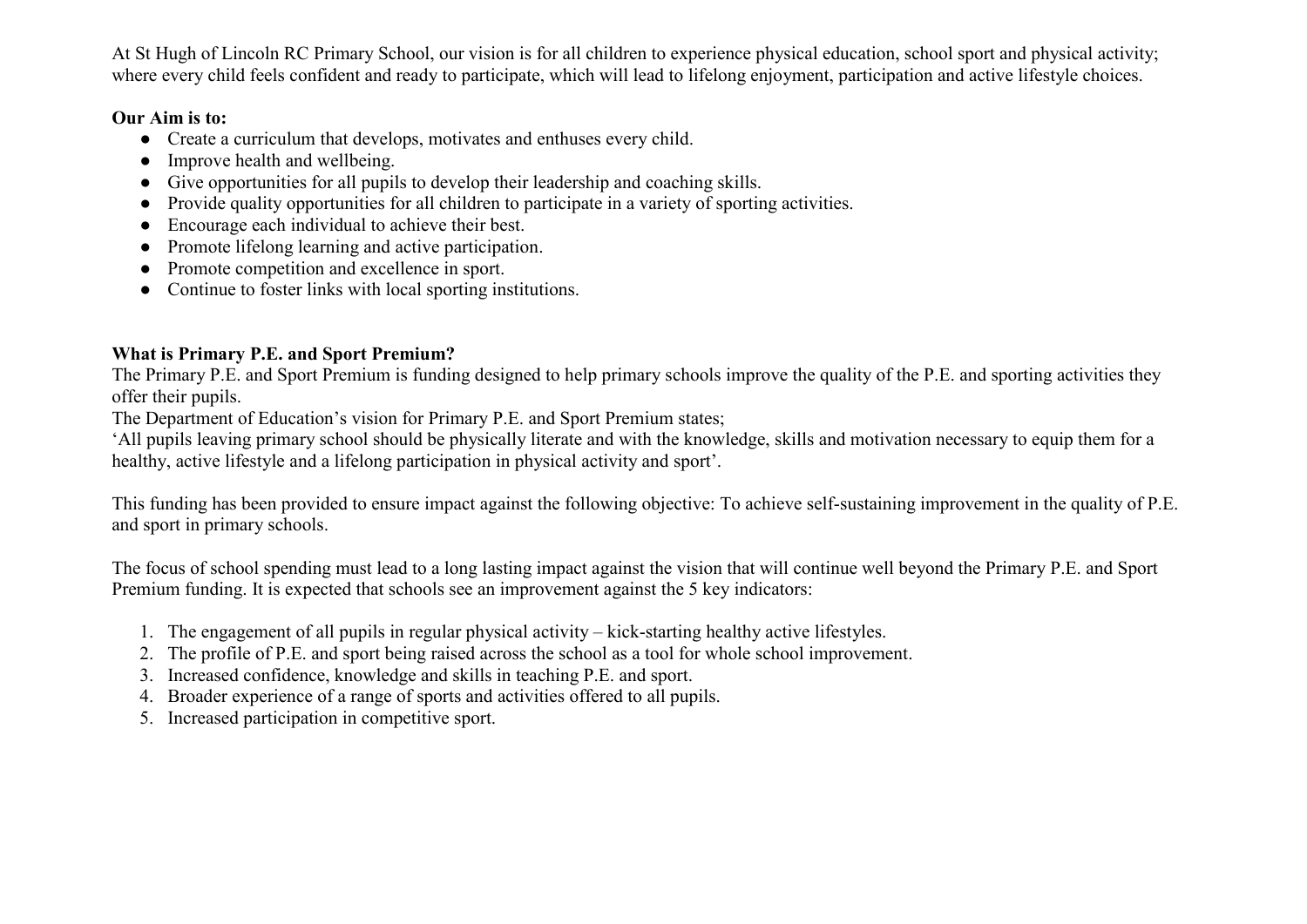# **P.E. and Sports Premium Action Plan 2021/2022**

## **In 2021/2022 St Hugh of Lincoln received £26,000**

#### **1. P.E. and school sport**

| Objective                                                                                                                                           | Cost                             |                                                                                                                                                                                                | <b>Outcome/Impact on standards</b>                                                                                                                                                                                                                                                  |  |  |
|-----------------------------------------------------------------------------------------------------------------------------------------------------|----------------------------------|------------------------------------------------------------------------------------------------------------------------------------------------------------------------------------------------|-------------------------------------------------------------------------------------------------------------------------------------------------------------------------------------------------------------------------------------------------------------------------------------|--|--|
| Primary P.E. Dance and<br>Gymnastic teachers employed full<br>time (4 days a week) to deliver<br>Primary Dance/Gym curriculum<br>across the school. | £12,000                          | Miss Morrison and Miss Fletcher are<br>employed as a full time specialist<br>dance/gymnastics teacher. She will teach<br>dance/gym throughout school and run an<br>extra-curricular dance club | High quality dance and gymnastics is being<br>taught consistently throughout school.<br>Delivery of dance/gymnastics is consistent with<br>the whole school policies and ethos of<br>behaviour, challenge and cooperative learning.<br>Continuity and progression is evident in the |  |  |
| Dance/Gym teacher to deliver<br>extra-curricular clubs and CPD<br>training to staff through lesson<br>observations.                                 | Included in above                | High quality dance/gymnastic lessons<br>being taught throughout school which<br>ensure consistency and progression.                                                                            | teaching of dance/gymnastics.                                                                                                                                                                                                                                                       |  |  |
| Purchase a climbing/traversing wall £11,200<br>in the school playground. For use<br>during P.E. lessons and playtimes.                              |                                  | To introduce the children to different/a<br>variety of sporting activities.                                                                                                                    | Focussing on developing P.E. skills associated<br>with the sport of climbing. To introduce a<br>climbing club within school and set up links<br>with local climbing clubs.                                                                                                          |  |  |
| Development of a whole school<br>curriculum plan and schemes of<br>work, including assessment.<br>Get Set for P.E. Scheme                           | <b>Included in above</b><br>£500 | Develop schemes of work across all areas<br>of P.E. over the course of the year.                                                                                                               | Schemes of work and planning ensures the<br>continuity and progression of P.E. teaching<br>throughout the school.<br>Assessment in P.E. effectively informs planning<br>and teaching.                                                                                               |  |  |
| Continue to develop P.E.<br>throughout school.                                                                                                      | £500                             | Develop subject leadership skills. Access<br>appropriate CPD training to further<br>develop P.E. subject leadership.                                                                           | Governors have a clear understanding of<br>developments in P.E. and school sport and any<br>future developments to further raise standards.                                                                                                                                         |  |  |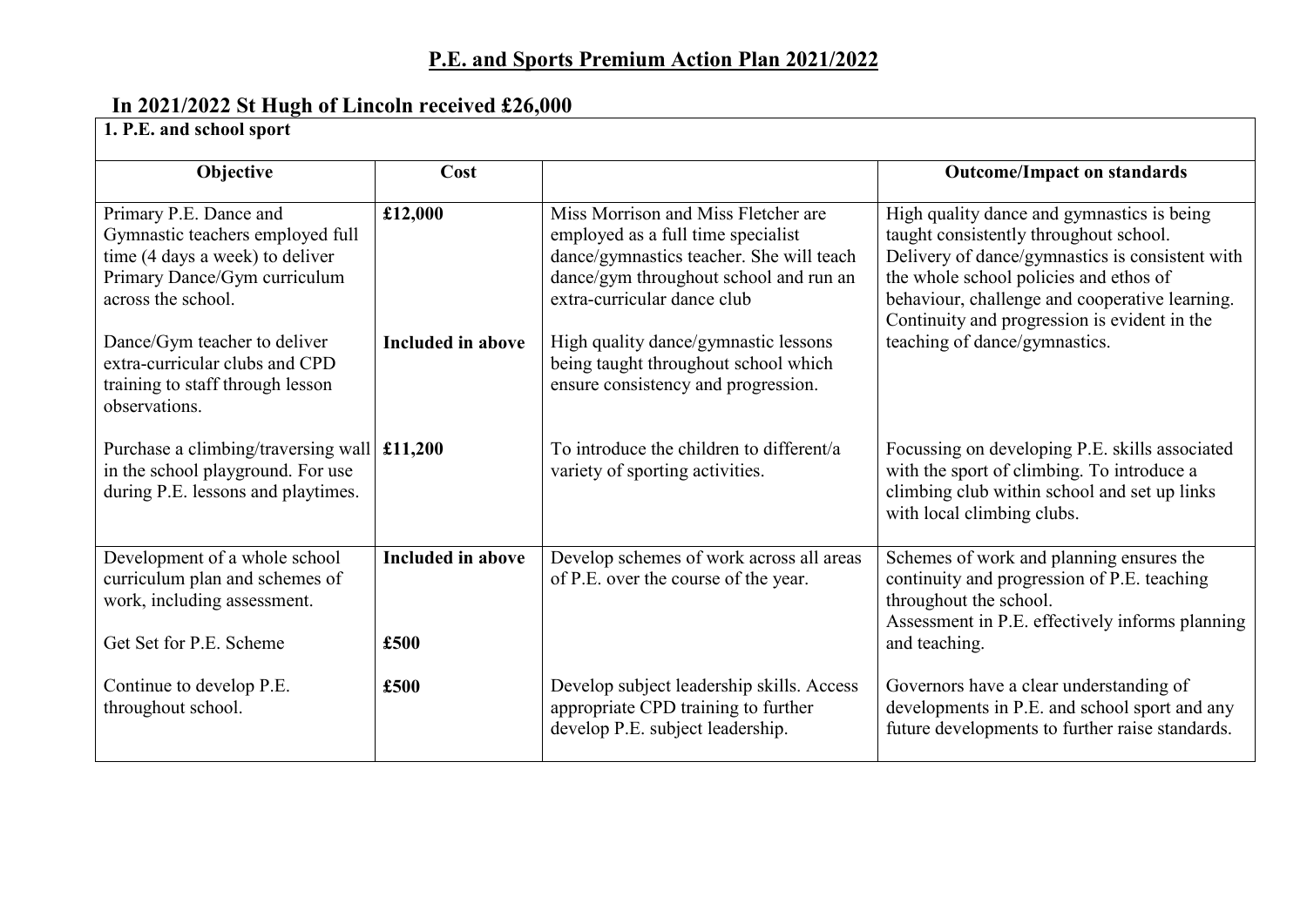| 2. Healthy Active Lifestyles                                                                           |                                                                  |                                                                                                                                                                                                                                               |                                                                                                                                                                                                                                                                                                                    |  |  |  |
|--------------------------------------------------------------------------------------------------------|------------------------------------------------------------------|-----------------------------------------------------------------------------------------------------------------------------------------------------------------------------------------------------------------------------------------------|--------------------------------------------------------------------------------------------------------------------------------------------------------------------------------------------------------------------------------------------------------------------------------------------------------------------|--|--|--|
| Objective                                                                                              | Cost                                                             |                                                                                                                                                                                                                                               | <b>Outcome/Impact on standards</b>                                                                                                                                                                                                                                                                                 |  |  |  |
| To offer a variety of after school clubs<br>throughout the year across the whole<br>school.            | <b>Outside</b><br>Agencies -<br>subsidised<br>for PP<br>children | Offered to children in all key stages each<br>half term.<br>Clubs being offered to different year<br>groups. Giving the children an<br>opportunity to experience being more<br>healthy and become more confident<br>within physical activity. | Develops positive attitudes to health and well-<br>being.<br>Offers extensive, inclusive extra-curricular<br>provision.<br>Children's confidence, ability and progress in<br>P.E. improves.<br>Promotes healthy lifestyle.                                                                                         |  |  |  |
| Further raise profile of P.E/sporting<br>activities available for the children.                        | Free                                                             | Deliver whole school assemblies.<br>Use school website/twitter to promote and<br>inform on $P.E.P.A.$<br>Update sports notice board regularly,<br>informing children of events/clubs/teams<br>etc.                                            | Children and parents are aware of P.E./sports<br>provision, teams etc through regular updates.<br>Celebrating the successes of our sports teams<br>raises the desire of the children to compete and<br>represent school, increasing the percentage of<br>pupils attending sports clubs and representing<br>school. |  |  |  |
| Continue to regularly use the 'Daily<br>Mile' track.                                                   |                                                                  | Encourage whole class participation of<br>running a mile 2/3 times a week. Setting<br>the children their own weekly/termly<br>targets.                                                                                                        | Children actively focussing on their own<br>fitness, health and well-being.<br>Promoting a healthy lifestyle.                                                                                                                                                                                                      |  |  |  |
| To target children in Year 6 who can not<br>swim 25 metres.<br>12 children in Y6 have been identified. | £500                                                             | Identified children will receive a weeks<br>intensive swimming lessons in the<br>Summer Term.                                                                                                                                                 | To ensure that all children leaving St Hugh of<br>Lincoln are able to swim 25 metres.                                                                                                                                                                                                                              |  |  |  |